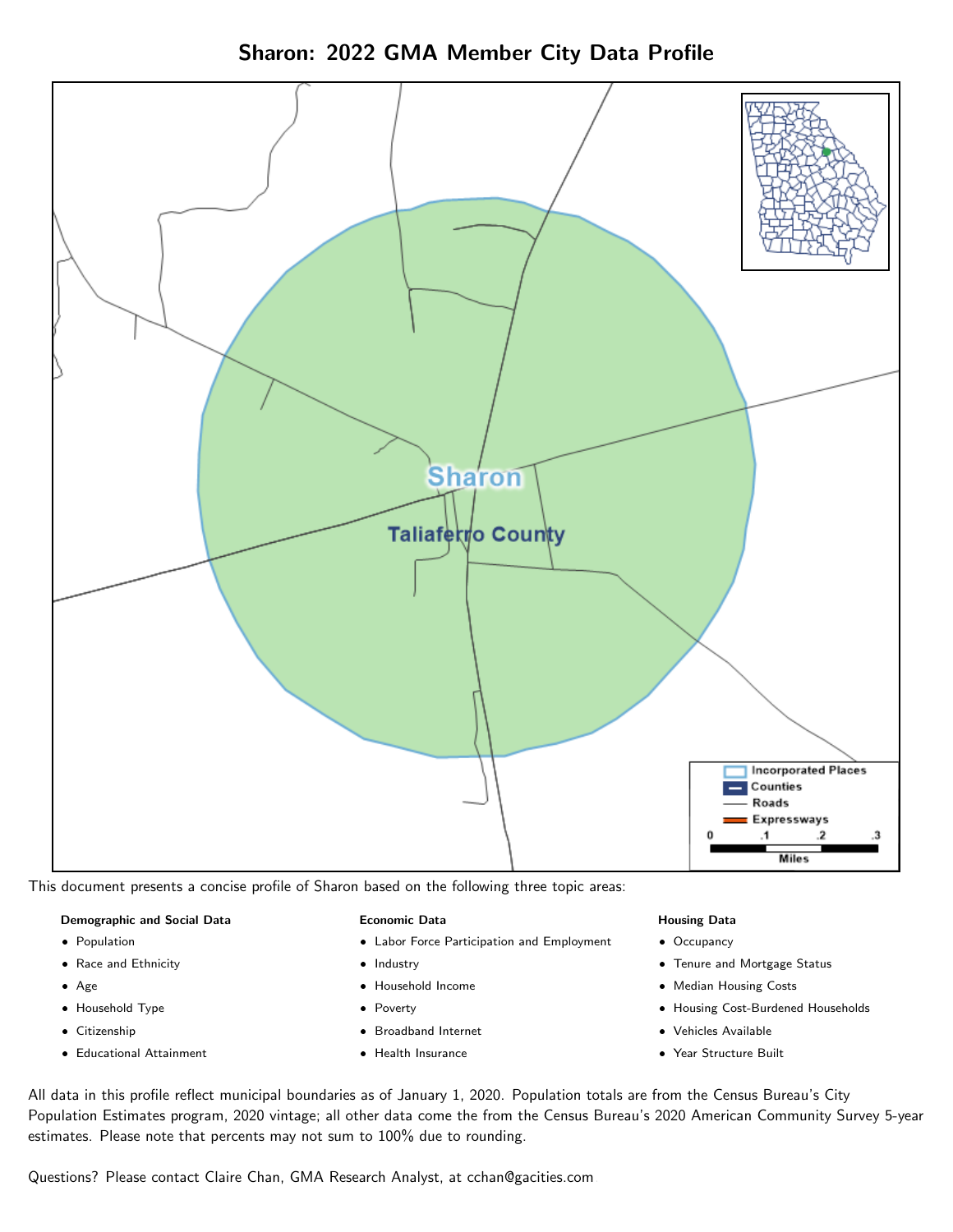# Sharon: Demographic and Social





# **Citizenship**

| Native Born<br>100% |  |
|---------------------|--|

Race and Ethnicity



Source: U.S. Census Bureau, City Population Estimates, 2020 vintage Source: American Community Survey, 2020 5-year estimates, table B03002

# Household Type



Source: American Community Survey, 2020 5-year estimates, table B01001 Source: American Community Survey, 2020 5-year estimates, table B11001

### Educational Attainment



Source: American Community Survey, 2020 5-year estimates, table B05002 Source: American Community Survey, 2020 5-year estimates, table B15002

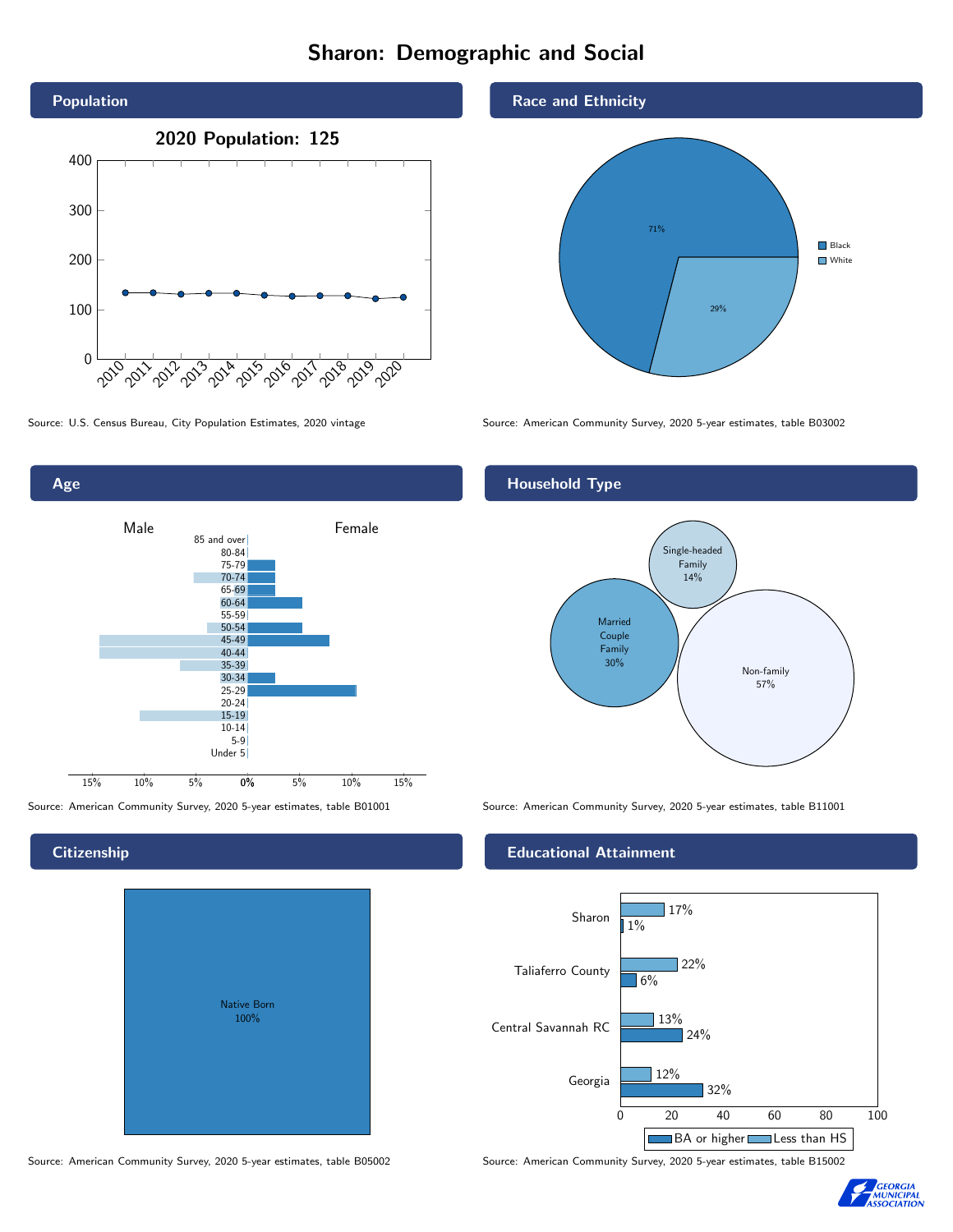# Sharon: Economic



Source: American Community Survey, 2020 5-year estimates, table B23001 Note: Unemployment rate is based upon the civilian labor force.

#### Industry

| Agriculture, forestry, fishing and hunting, and mining      | $0\%$ |
|-------------------------------------------------------------|-------|
| Construction                                                |       |
| Manufacturing                                               | 24%   |
| <b>Wholesale Trade</b>                                      | $0\%$ |
| Retail Trade                                                | $0\%$ |
| Transportation and warehousing, and utilities               |       |
| Information                                                 |       |
| Finance and insurance, real estate, rental, leasing         |       |
| Professional, scientific, mgt, administrative, waste mgt    |       |
| Educational services, and health care and social assistance |       |
| Arts, entertainment, recreation, accommodation, food        |       |
| service                                                     |       |
| Other services, except public administration                |       |
| Public administration                                       |       |

Source: American Community Survey, 2020 5-year estimates, table C24030



Source: American Community Survey, 2020 5-year estimates, tables B19013 and B19025 Source: American Community Survey, 2020 5-year estimates, table B17010

Broadband Internet No 61% Yes 39%

Source: American Community Survey, 2020 5-year estimates, table B28002 Source: American Community Survey, 2020 5-year estimates, table B18135

#### Poverty



#### Health Insurance